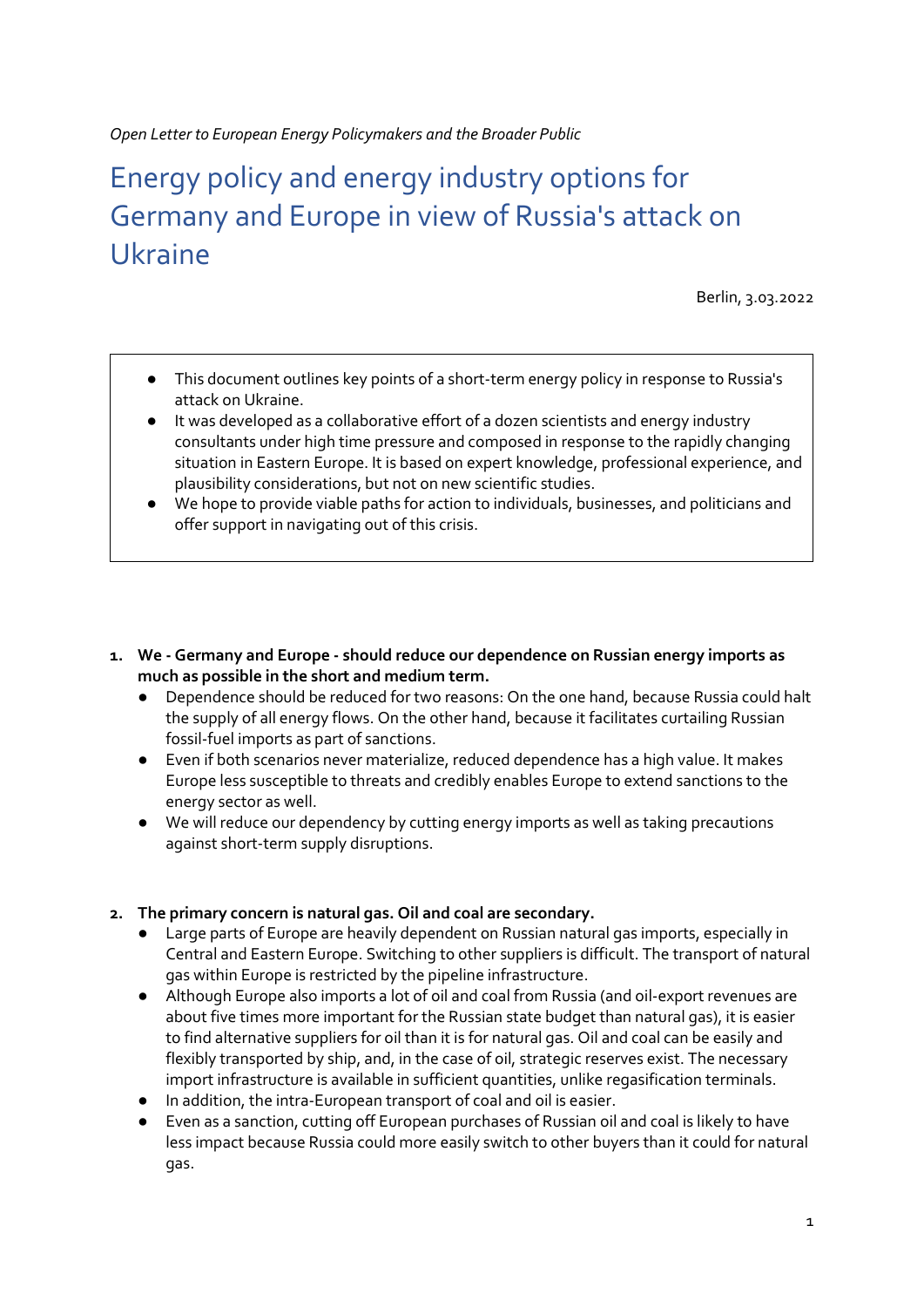# 3. We must do whatever is possible in order to diversify natural gas suppliers and to reduce consumption.

- Russia supplies about 40% of European natural gas consumption. In Germany, the share is about 55%. The challenge to reduce this share in the short term is enormous.
- Regulation of natural gas storage is important and useful. It is essential to fill the natural gas storage tanks during the summer and autumn.
- However, our current natural gas storage capacity is not sufficient. The natural gas storage capacity in Germany is only about 25% of the annual consumption. This can help to bridge a winter, but it does not guarantee strategic independence over longer periods. The greater challenge is to have enough total natural gas available throughout the year.
- In the following, we present a number of individual measures that we consider sensible and appropriate. In order to become independent from Russian natural gas in the short term, a large number of measures, some of them quite drastic, are necessary.

# 4. European solidarity is also essential in the energy market, especially now.

- The security of supply of natural gas in Central and Eastern Europe is particularly important.
- All planning options for German supply security must take this into account from the outset.
- The energy challenges for each European country are varied, but the EU as a whole must unite to become more independent from Russia -- otherwise little will be gained.

# 5. Time is pressing and the planning horizon is short.

- Unlike electricity, natural gas can be stored. That's why conservation and diversification measures should begin immediately, well before next winter. Every kWh of natural gas we save this March eases the supply situation this year and possibly into March next year.
- All of this relates in particular to the immediate future of 2022 and 2023. In the short term, decisions should be made primarily for this period.
- There is no need to discuss 2030 now (e.g., the end point of the coal phase-out). There is also no need to postpone long-term climate policy measures. For example, several climate policy decisions on the Fit-for-55 package are due over the next year. However, these will only be effective in the medium term; an updated Emissions Trading System (ETS-2), for example, would likely not be implemented until 2026. There is no reason to dilute the level of climate policy ambition and thus damage the EU's climate policy credibility.
- Some relevant energy investments have a long lead time and then even longer lifetimes. Such decisions should be made in the short term, even if they turn out to be unnecessary in retrospect. For example, investing in LNG terminals opens up flexibility options that are valuable even if they would hardly be used over their lifetime.

# 6. Bring forward, accelerate, and scale investments in renewables, energy efficiency, and electrification.

- Every wind turbine, every solar farm, every biomass plant, every thermal insulation, every heat pump that is built this year helps.
- This requires fast and consistent investment decisions from companies, landlords, private households and public institutions.
- At the same time, this also requires an effort on the part of manufacturers and suppliers, technicians and installers, planning and approval authorities.
- In light of the current context, we should fundamentally reassess the appropriate prioritization of other interests (residents, environment, tenants). In terms of accelerating the expansion of renewables in the short term, we welcome the classification of renewables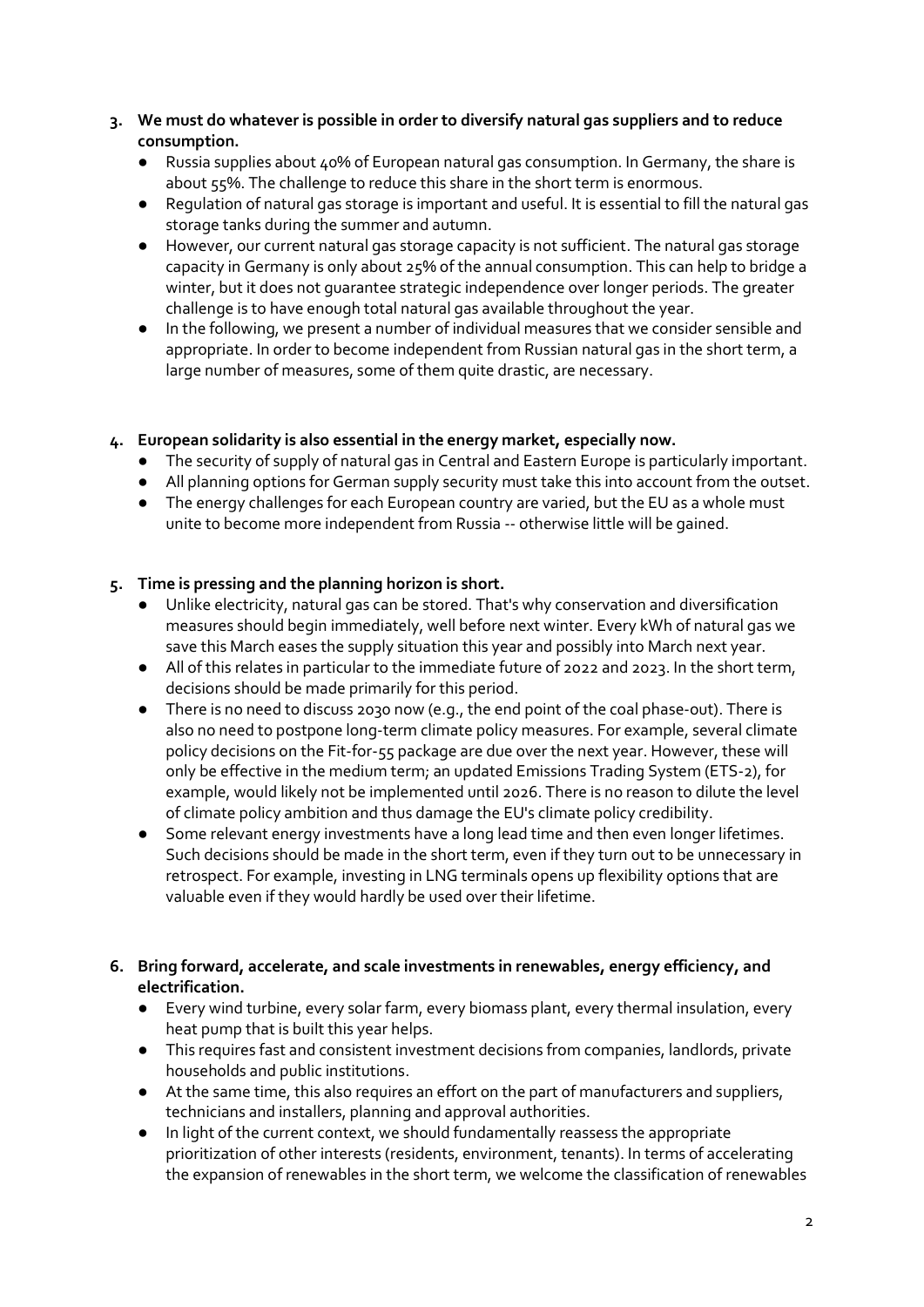as being of overriding public interest. If approval procedures could be accelerated, at least for the next few years, this would have a distinct impact.

- In the medium and long term, the switch to renewable energy sources is more urgent than ever. Hurdles and restrictions (e.g. on land-use) should be removed.
- Recently, an ambitious plan to expand wind and solar energy across Germany was presented. We support its conclusions and hope for explicit support from all political parties and levels of government.

## 7. For the next few years, all available coal and nuclear power plants are to be maintained or reactivated.

- Every kWh of electricity from alternative sources reduces natural-gas consumption by almost two kWh because gas-fired power plants have an average efficiency of about 50%.
- $\bullet$  Extending the lifetime of coal and nuclear power plants by a few years (2-5) seems reasonable. This in no way calls into question the fundamental nuclear and coal phase-out, but contributes to our energy diversification in the short term.
- Similarly, power plants from grid and capacity reserves should be made available to the electricity market. This is not about maintaining generation capacity; rather, it's primarily about replacing natural gas at every point in the system and whenever possible - that's why these power plants have to run.
- The challenges with nuclear power are great, especially for reasons of safety-related licensing and fuel availability.
- All coal-fired power plants are regulated in the European emissions trading system. This means that the total amount of emissions is capped over time; higher emissions today must be compensated by lower emissions in the future. As long as the fit-for-55 reform of the EU ETS (esp. tightening the cap) is not watered down due to the current crisis, climate policy goals will not be compromised.
- These measures are problematic in terms of regulatory and climate policy principles, and under normal conditions we would clearly reject them. In our opinion, however, the current exceptional security situation justifies them.

# 8. Procure LNG in the short term, build terminals in Germany in the medium term.

- Europe has enough liquified natural gas (LNG) import capacity to cover more than half of its natural-gas consumption. However, much of this is located in Western Europe (Spain alone has about 25% of the import capacity) and can only be used to a limited extent for Central Europe. Not even half of the LNG capacity has been used in recent years.
- The planned construction of two LNG terminals in Germany makes sense. In view of the current situation, maximum acceleration of planning and approval processes would also be in our best interest.
- Regasification terminals have value in themselves, even if they are never used. Their very existence mitigates the potential for extortion. They are, therefore, an insurance policy.
- The policy efforts already underway to secure additional LNG supplies are sensible and necessary, as LNG is in short supply on world markets, most export capacity is tied up in longterm supply contracts, and there appears to be little scope for additional exports in the short term.
- Where possible in the short term, a temporary (re)start of natural gas production in the EU would be desirable. This may include a reassessment of earthquake risk in Groningen.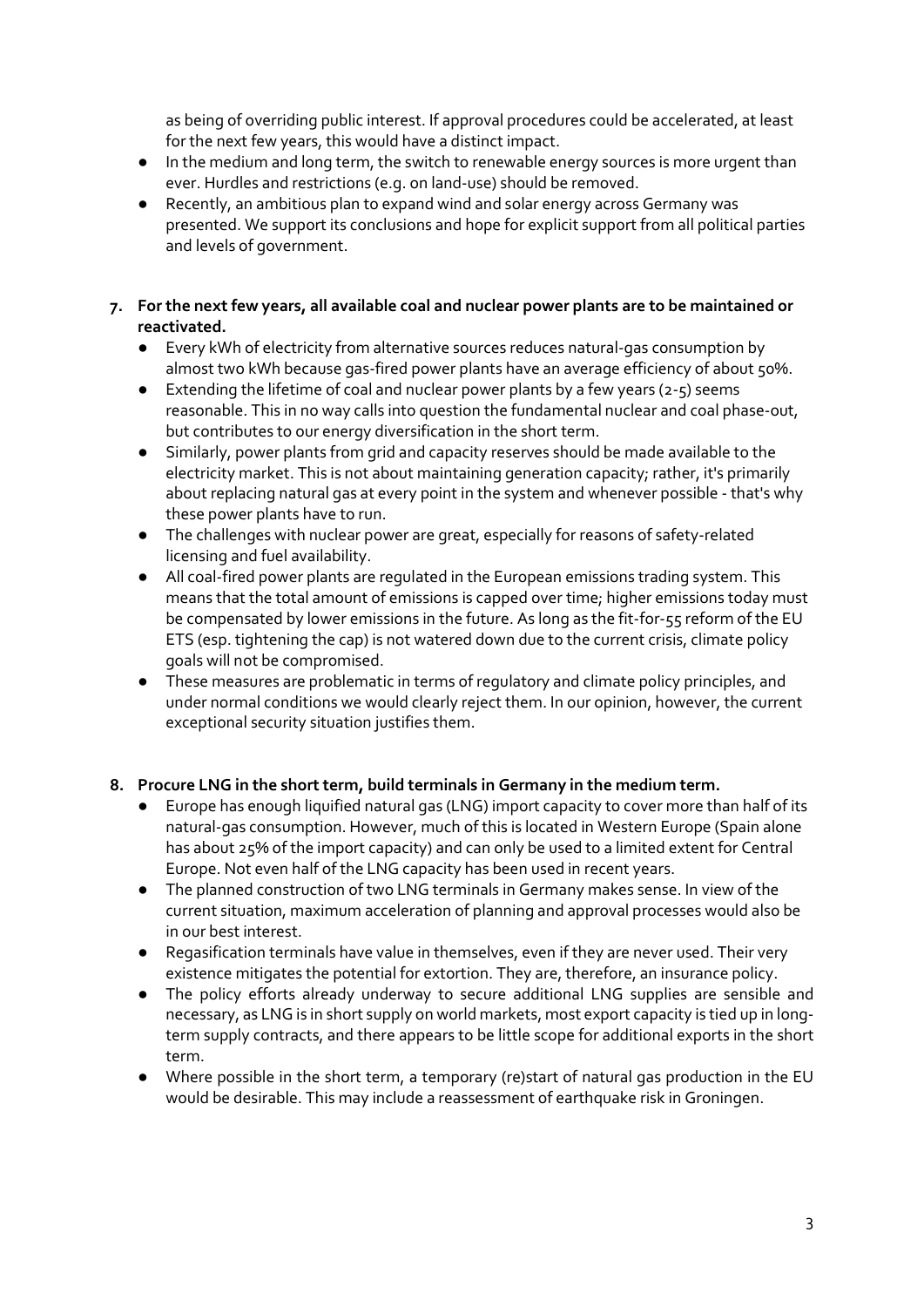# 9. Significant comfort restrictions next winter are conceivable and may be necessary.

- Half of Germany's natural-gas consumption is used to heat residential buildings and offices.
- Reducing the room temperature amongst individuals and families in their homes is by far the most effective option for the next two winters to reduce consumption.
- In larger buildings (office buildings, apartment buildings), lowering the supply temperature would be a conceivable measure, for which, however, the tenancy law would possibly have to be temporarily changed (especially the guarantee of a minimum room temperature of 20 to 22 °C).
- For office buildings, consider legal requirements for maximum room temperature.
- In many cases, transparent, high energy prices are likely to be the only realistic control instrument.
- End-use consumers may learn about price jumps with a delay of months or years via price adjustments or additional payments. That is why it is important to communicate clearly today that heating costs will rise sharply in the coming winters, especially for natural gas heating systems.
- In addition, a clear educational information campaign on why saving energy is relevant and how it works - namely in heating - is essential.

# 10. Some industries will suffer greatly from high natural gas prices.

- In industry, natural gas is used for process heat and material use (as a precursor in the chemical industry). Examples are glass production, basic chemicals (methanol, ammonia), fertilizer production, refineries, and parts of the iron and steel industry.
- These industries are likely to cut back sharply on their natural gas consumption in the coming years in response to the high price. This is economically painful, but sensible and necessary. After all, the products of these industries are usually much easier to import than natural gas. A temporary substitution of domestic, gas-requiring industrial production by imports is, therefore, ideal in the short term.
- A high natural gas price is necessary to push easier-to-replace demand out of the market, leaving enough natural gas for the harder-to-replace products and applications. It is exactly this kind of complex prioritization decision for which we need coordination via markets.
- Companies and employees should be adequately compensated for this. Support payments should be designed in such a way that they cushion economic hardship but do not provide an incentive to continue natural-gas consumption.
- In the short term, all potential for switching to other fuels in bivalent heat/steam generators should be exploited and use of power-to-heat should be promoted more strongly (large heat pumps, high-temperature heat storage).

#### 11. High energy prices are essential as an efficient incentive signal for diversification and demand reduction.

- High prices for natural gas (and also electricity) are the most important, effective, and efficient mechanism to reduce demand and create additional supply.
- Capping prices would damage the most important adjustment mechanism we have.
- Compensatory measures for businesses and households should not reduce effective prices so as not to dilute incentives to save energy. For example, price caps on fuels, a switch from marginal to average cost pricing in billing for energy customers, or the skimming of economic rents (windfall profits) for suppliers due to high natural gas prices distort incentives to provide alternative fuel options and demand reductions.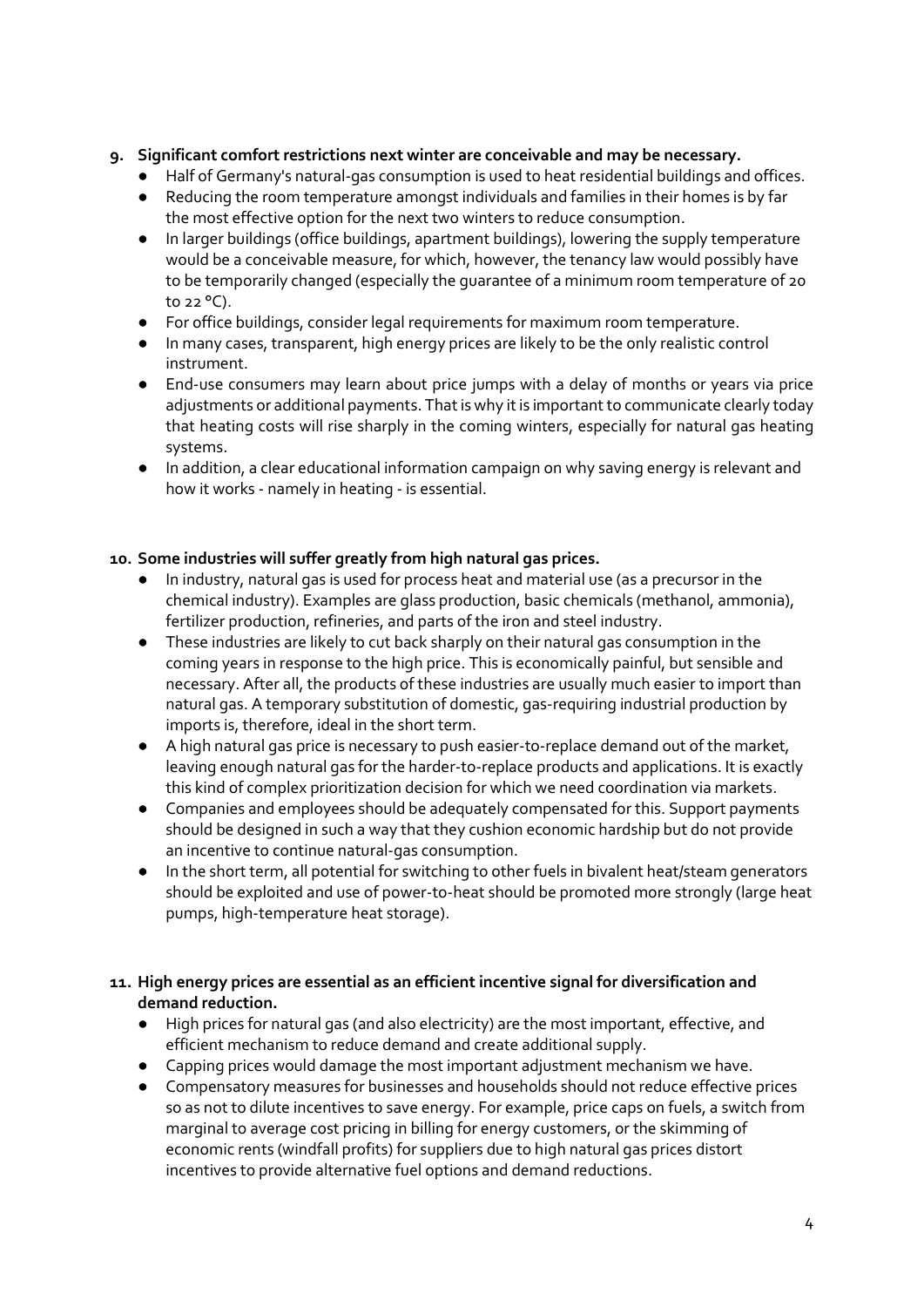● On the other hand, lump-sum payments to particularly affected groups (e.g. low-income households) make sense for social policy support. The design of a climate dividend should be prepared and introduced as quickly as possible.

# 12. The electricity market works.

- Especially in times of crisis and stress in the energy system, robust markets for electricity and other energy sources are important.
- The electricity market supports substitution away from resources that are temporarily particularly scarce (especially natural gas) and passes scarcity signals directly to industrial electricity consumers.
- The electricity market has proven to be robust and resilient during the crisis, both during the energy price crisis of the fall and winter and since the Russian invasion of Ukraine. Out of the current crisis, there is no need for changes in the electricity-market design.

#### 13. There are numerous synergies, but in some cases also conflicts with climate policy goals.

- Even if the security situation is dangerous and acute, the climate problem remains pressing.
- Many courses of action are synergistic, particularly accelerating investments in energy efficiency, renewables, and electrification.
- Other courses of action are a step backward in terms of climate policy, but only temporary and, therefore, justifiable in the current situation. These include using coal-fired power plants from reserves and postponing the shutdown of further coal-fired power plants by a few years. Emissions from coal-fired power plants are also capped by the EU ETS.
- However, some courses of action involve real conflicts between climate and security policy goals, e.g. large investments in new fossil-fuel infrastructure such as new LNG terminals. We would like to avoid such "carbon lock-in," but in balancing energy policy goals, the current crisis also justifies such measures.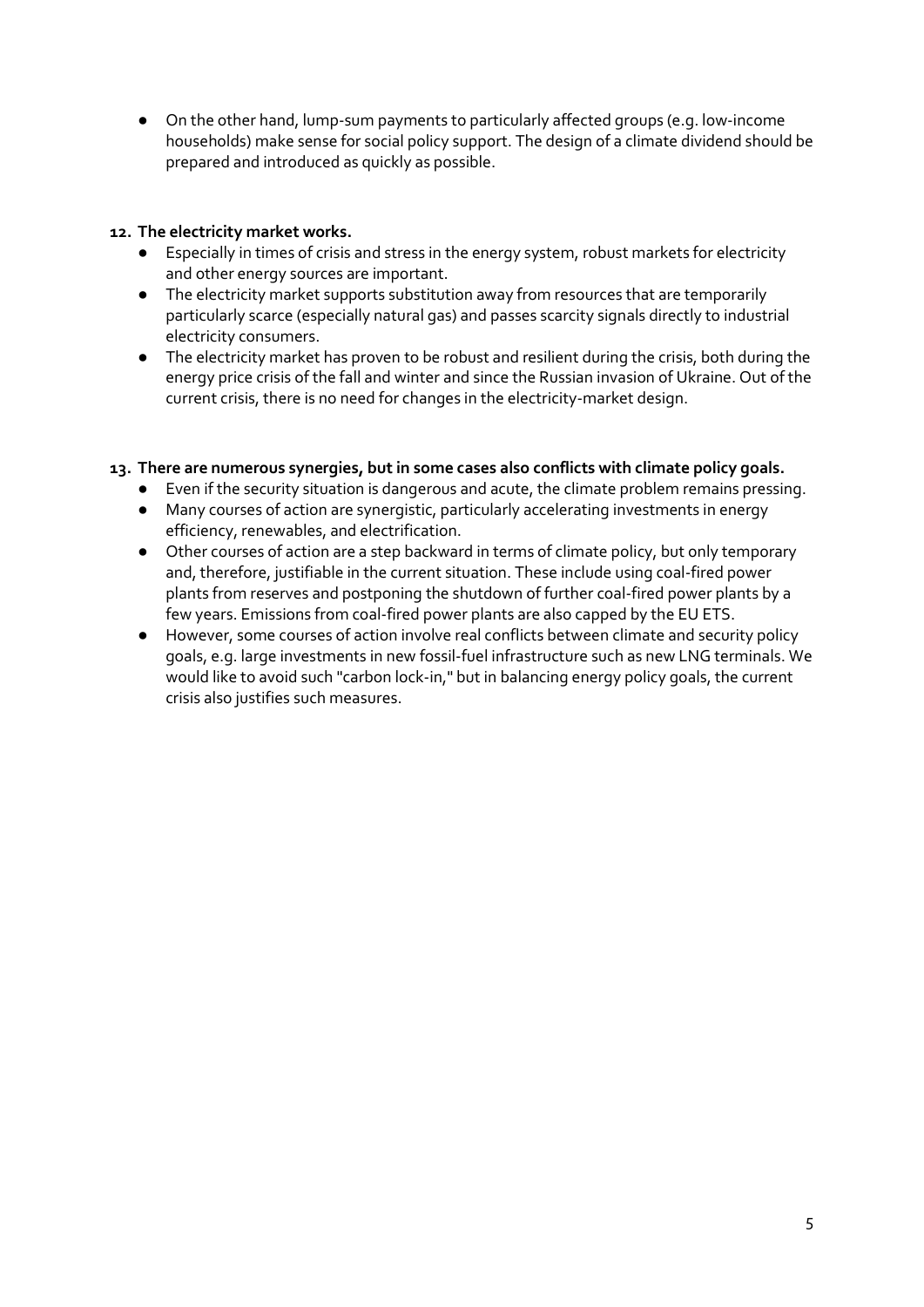# **Signatories**

The undersigned agree that the above considerations outline central cornerstones of a short-term energy policy response to the Russian attack on Ukraine. Although we may have different perspectives on individual issues, we believe that decisive action based on these key points is both sensible and necessary.

Lion Hirth, Hertie School und Neon Neue Energieökonomik Christoph Maurer, Consentec Oliver Ruhnau, Hertie School Ingmar Schlecht, Neon Neue Energieökonomik und ZHAW Winterthur Hanns Koenig, Aurora Energy Research Silvana Tiedemann, Hertie School Ilan Momber, Digitalprojekt 4 GmbH Christian Flachsland, Hertie School Julius Ecke, enervis energy advisors GmbH Anselm Eicke, Hertie School Prof. Dr. Mark Oelmann, Hochschule Ruhr West Dr. Albrecht Bläsi-Bentin, Vattenfall Andreas Witte, newVation GmbH Alper Peker, Private person Maximilian van Beuningen, Private person, M.Sc dezentrale Energiesysteme Johannes Liebig, PwC Robert Brecha, Private person Katrin Schaber, Hochschule Biberach Alexander Kies, Frankfurt Institute for Advanced Studies Florian Ziel, Universität Duisburg-Essen Lars Zachgo, Private person Thobias Sach, Guidehouse Florian Habermacher, Private person Gunnar Luderer, Private person Daria Uspenskaia, Universität Leipzig Julia Rittershaus, Private person Jens Becker, Private person Philipp Hammelmann, Innovation City Management GmbH Luis Arriola, Private person Catherine Schwarz, Private person Ilan Momber, Private person Frank Meißner, DIW-Econ Stefan Fidaschek, Private person Gunnar Herzig, World Forum Offshore Wind Dr. Joachim Benatzky, Private person Simon Göß, Private person Tim Steinert, enervis energy advisors GmbH Clemens Stiewe, Hertie School Patrick Jochem, Private person Andreas Jahn, The Regulatory Assistance Project (RAP), Berlin Michael Schöpf, Universität Luxemburg Christian Nabe, Guidehouse Christina Roolfs, Private person Dr. Patrick Matschoss, IZES gGmbH, Büro Berlin